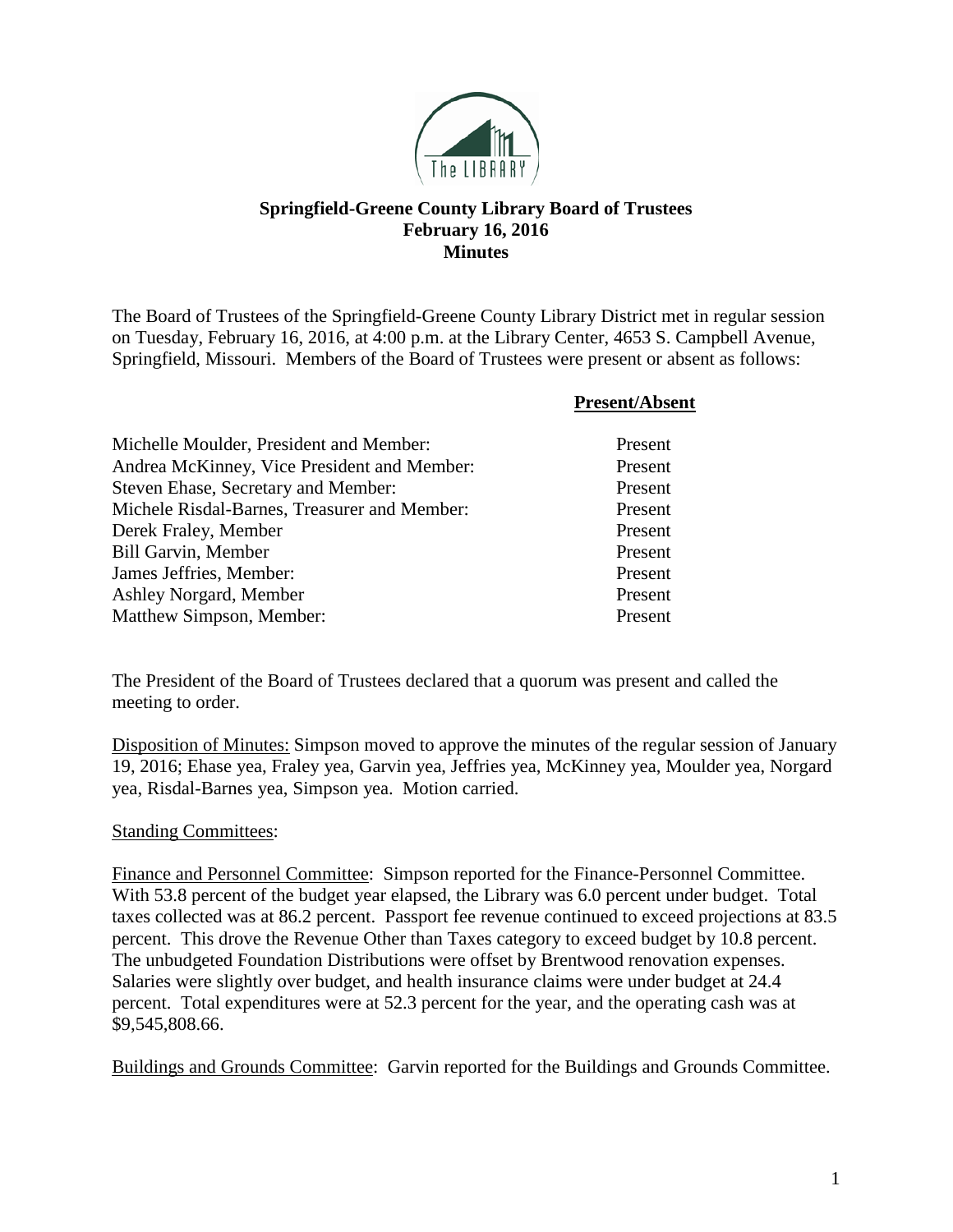- The ReNew Brentwood campaign will be offering revised naming / recognition opportunities to finish the campaign. Cooper and Schmidt met with architects to discuss interior graphics / signage within the building and to look at incorporating art glass in the interior design.
- A van was purchased for Buildings and Grounds and was being outfitted for use.
- Library Station staff have worked to create a more defined area for the Friends of the Library donation drop-off point.
- At the Library Center, bids have gone out for the replacement of tiles under the portico.
- Buildings and Grounds Manager Leland Blatter has done a walk-through for projects and improvements for 2016-2017.
- There was a planning meeting for the new Strafford Branch space.

Programs-Services-Technology Committee: Norgard reported that Youth Services Early Literacy Specialist Stephanie Smallwood presented on the Institute of Museum and Library Services grant for Racing to Read to Go, and will present later in the meeting.

## Report of the Director:

- Wi-Fi hot spots were in high demand. They check out for three weeks and offer unlimited Internet access. The 38 devices were checked out in the first four minutes of circulation on February 1, with 416 holds as of February 11.
- The Library Center partnered with FEMA and the U.S. Small Business Administration to offer space for these agencies to meet with residents who were affected by severe storms in late December and early January.
- Board of Trustees member Derek Fraley joined staff members Jim Schmidt, Kathleen O'Dell and Cooper to attend the Missouri Library Association's Advocacy Day on February 9, 2016 in Jefferson City. They discussed the importance of restoring state funding for libraries to 2015 levels. Rep. Kevin Austin later emailed Cooper that he and Rep. Sonya Anderson had a conversation with House Budget Chair Tom Flanigan about library funding and found the discussion promising.
- Collection Services Manager Lisa Sampley was awarded a Show Me Steps grant from the Missouri State Library to help fund a trip to Book Expo America in June, where she will get the latest information on new books, meet authors and attend programming designed especially for librarians.
- The Missouri Arts Council awarded the Library \$2,370 to fund two Summer Reading Program performers.
- The Republic Branch Library has been awarded funds to hire a teen intern for the summer. This grant comes from the Young Adult Library Services Association of the American Library Association.
- The Library received a \$35,000 Library Services and Technology Act grant from the Missouri State Library for collection development to buy materials in a variety of formats to help people with life skills.

Foundation Update: Recognition was being planned for donations of \$1,000 or more, including a glass etched donor wall with different shapes and sizes of blocks for donors. The steering